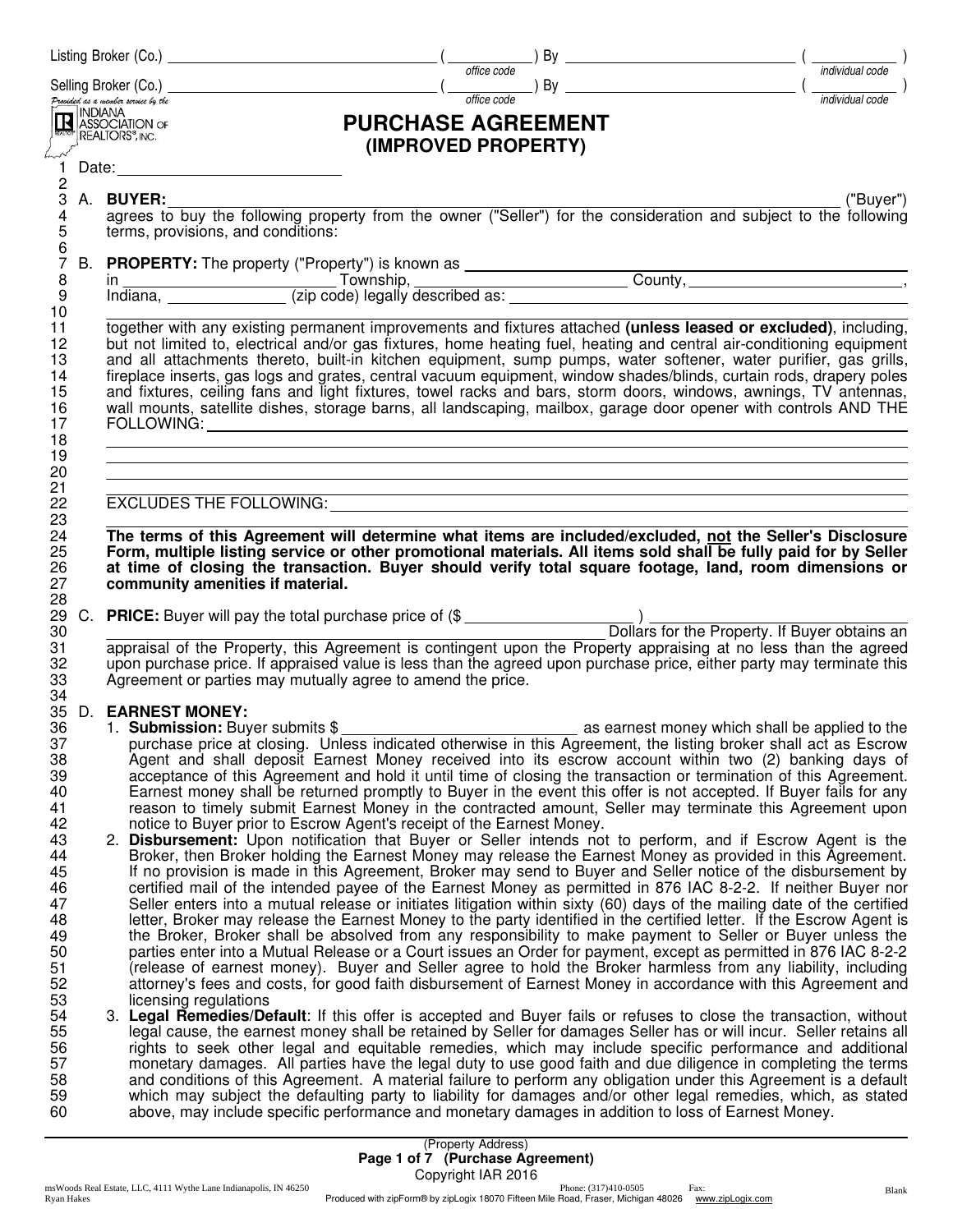#### 1. The possession of the Property shall be delivered to Buyer  $\Box$  at closing  $\Box$  within \_\_\_\_\_\_\_\_ days beginning days after the acceptance of this Agreement and to make a diligent effort to meet the lender's requirements and to obtain financing in cooperation with the Broker and Seller. No more than Agreement shall be allowed for obtaining loan approval or mortgage assumption approval. If an approval is not purpose is mutually agreed to in writing. G. **CLOSING:** , or within days after **days after the contract of the contract of the Agreement** of this Agreement shall terminate unless an extension of time is mutually agreed to in writing. Any closing date earlier than the  $\,$  company shall be paid by  $\,\Box$   $\,$  Buyer (included in allowance, if provided)  $\Box$   $\,$  Seller  $\,\Box$   $\,$  Shared equally. 110 H. **POSSESSION:** the day after closing by \_\_\_\_\_\_ □ a.m. □ p.m. □ noon or □ on or before sentence of this paragraph, Seller shall pay Buyer \$ until possession is delivered to Buyer; and Buyer shall have all other legal and equitable remedies available against the Seller. 2. **Maintenance of Property:** Seller shall maintain the Property in its present condition until its possession is delivered to Buyer, subject to repairs in response to any inspection. Buyer may inspect the Property prior to closing to determine whether Seller has complied with this paragraph. Seller shall remove all debris and 3. **Casualty Loss:** Risk of loss by damage or destruction to the Property prior to the closing shall be borne by Seller, including any deductible(s). In the event any damage or destruction is not fully repaired prior to closing, Buyer, at Buyer's option, may either **(a) terminate this Agreement with prompt return of earnest money to buyer or (b) elect to close the transaction,** in which event Seller's right to all real property insurance 3. **ASSUMPTION: (Attach Financing Addendum)** 4. **CONDITIONAL SALES CONTRACT: (Attach Financing Addendum)** 5. **OTHER METHOD OF PAYMENT: (Attach Financing Addendum)** F. **TIME FOR OBTAINING FINANCING: Buyer agrees to make written application for any financing necessary to complete this transaction** or for approval to assume the unpaid balance of the existing mortgage within Any inspections and charges which are required to be made and charged to Buyer or Seller by the lender, FHA, VA, or mortgage insurer, shall be made and charged in accordance with their prevailing rules or regulations and shall supersede any provisions of this Agreement. 61 E. **METHOD OF PAYMENT: (Check appropriate paragraph number)** 62 63 64 65 66 67 68 69 70 71 72 73 74 75 76 77 78 79 80 F. 81 82 83 84 85 86 87 88 89 90 91 92 93 94 95 96 97 98 99 100 101 102 103 104 105 106 107 108 109 111 112 113 114 115 116 117 118 119 120 121 122 days after acceptance of the obtained within the time specified above, this Agreement may terminate unless an extension of time for this if closed. For each day Seller is entitled to possession after closing, Seller shall pay to Buyer at closing per day. If Seller does not deliver possession by the date and time required in the first personal property not included in the sale. proceeds resulting from such damage or destruction shall be assigned in writing by Seller to Buyer. 123 3. CONTINGENCY: This Agreement:  $\square$  is not contingent upon the closing of another transaction;  $\square$  is contingent upon the closing of the pending transaction on the property located at  $\square$  $\_$  scheduled to close by  $\_$  $\mathfrak{F}$ per day as **liquidated damages** 124 125 . 1. **CASH:** The entire purchase price shall be paid in cash and no financing is required. Buyer to provide proof of 2. **NEW MORTGAGE:** Completion of this transaction shall be contingent upon the Buyer's ability to obtain a □ **Conventional** □ **Insured Conventional** □ **FHA** □ **VA** □ **Other:** <u><u>\_\_\_\_\_\_\_\_\_\_\_\_\_\_\_\_\_\_\_\_\_\_\_\_\_</u> first mortgage loan for \_\_\_\_\_\_\_\_\_\_\_\_ % of purchase price, payable in not less than \_\_\_\_\_\_\_\_\_\_\_\_\_ years, with an</u> mortgage loan for  $\frac{9}{2}$  % of purchase price, payable in not less than original rate of interest not to exceed  $\_$ % per annum and not to exceed  $\_\_\_\_\_$ points. Buyer shall pay all costs of obtaining financing, except . 126 1. **DATE:** The closing of the sale (the "Closing Date") shall be on or before latest date above must be by mutual written agreement of the parties. **If closing cannot occur by "Closing Date" due to any government regulation or lender requirement, the date of closing shall be extended for the period necessary to satisfy these requirements, not to exceed 7 business days.** 2. **FEE:** The settlement or closing fee incurred in conducting the settlement charged by the closing agent or 4. **GOOD FUNDS:** Notwithstanding terms to the contrary, the Parties agree that as a condition to Closing, all funds delivered to the closing agent's escrow account be in such form that the closing agent shall be able to disburse in compliance with I.C. 27-07-3.7 et. seq. Therefore, all funds from a single source of \$10,000 or more shall be wired unconditionally to the closing agent's escrow account and all funds under \$10,000 from a single source shall be good funds as so defined by statute. Buyer is advised that the cost incurred to wire funds on behalf of the buyer to the closing agent's escrow account for the closing of this transaction shall become an expense to the buyer and the actual cost incurred shall appear on the closing statement. funds within days of acceptance.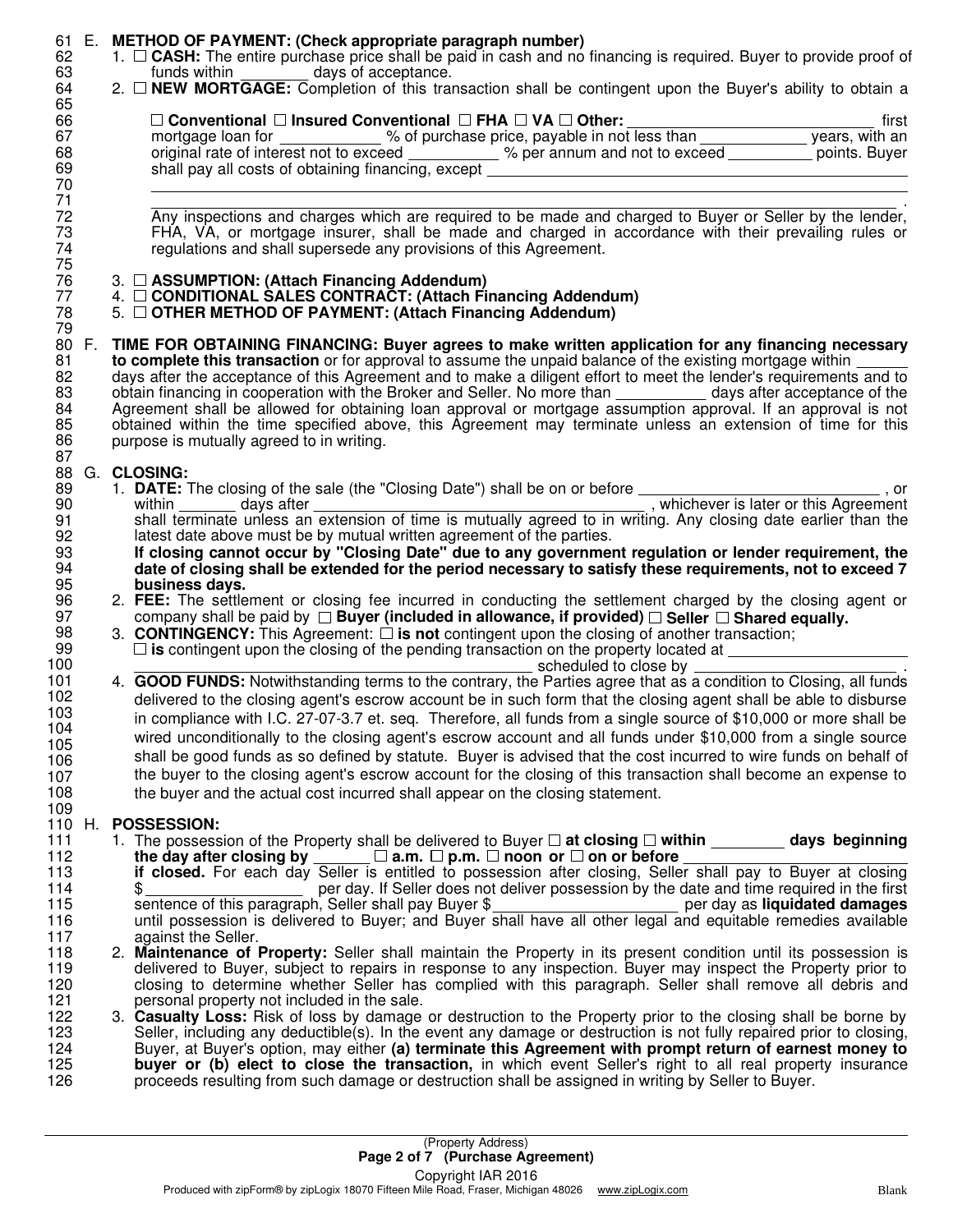- 128 129 4. **Utilities/Municipal Services:** Seller shall pay for all municipal services and public utility charges through the day of possession. 127
- $130$  I. 131 132 133 134 135 136 137 138 139 set prior to closing;  $\Box$  WAIVED, no survey unless required by lender; at (Check one)  $\Box$  Buyer's expense **(included in allowance, if provided)**  $\Box$  **Seller's expense**  $\Box$  **Shared equally.** The survey shall (1) be received prior to closing and certified as of a current date, (2) be reasonably satisfactory to Buyer, (3) show the location of all improvements and easements, and (4) show the flood zone designation of the Property. If Buyer waives the right to conduct a survey, the Seller, the Listing and Selling Brokers, and all licensees associated with Brokers are released from any and all liability relating to any issues that could have been discovered by a survey. This release shall survive the closing. **SURVEY:** Buyer shall receive a **(Check one)**  $\Box$  **SURVEYOR LOCATION REPORT**, which is a survey where corner markers are not set; **BOUNDARY SURVEY**, which is a survey where corner markers of the Property are
- 140 J. 141 142 143 144 145 146 147 **FLOOD AREA/OTHER:** If the property is located in a flood plain, Buyer may be required to carry flood insurance at Buyer's expense. Revised flood maps and changes to Federal law may substantially increase future flood insurance premiums or require insurance for formerly exempt properties. Buyer should consult with one or more flood insurance agents regarding the need for flood insurance and possible premium increases. Buyer  $\Box$  **may**  $\Box$  may not terminate this Agreement if the Property requires flood insurance. Buyer  $\Box$  may  $\Box$  may not terminate this Agreement if the Property is subject to building or use limitations by reason of the location, which materially interfere with Buyer's intended use of the Property.
- 148 K. 149 150 HOMEOWNER'S INSURANCE: Completion of this transaction shall be contingent upon the Buyer's ability to obtain a favorable written commitment for homeowner's insurance within days after acceptance of this Agreement.
- 151 L. 152 153 154 155 156 157 158 L. **ENVIRONMENTAL CONTAMINANTS ADVISORY/RELEASE:** Buyer and Seller acknowledge that Listing Broker, Selling Broker and all licensees associated with Brokers are NOT experts and have NO special training, knowledge or experience with regard to the evaluation or existence of possible lead-based paint, radon, mold and other biological contaminants ("Environmental Contaminants") which might exist and affect the Property. Environmental Contaminants at harmful levels may cause property damage and serious illness, including but not limited to, allergic and/or respiratory problems, particularly in persons with immune system problems, young children and/or the elderly.
- 159 160 161 162 Buyer is STRONGLY ADVISED to obtain inspections (see below) to fully determine the condition of the Property and its environmental status. The ONLY way to determine if Environmental Contaminants are present at the Property at harmful levels is through inspections.
- 163 164 165 166 167 168 **result, repair, disclosed defect or deficiency affecting the Property, including Environmental Contaminants. This release shall survive the closing. Buyer and Seller agree to consult with appropriate experts and accept all risks for Environmental Contaminants and release and hold harmless all Brokers, their companies and licensees from any and all liability, including attorney's fees and costs, arising out of or related to any inspection, inspection**

### 169 M. **INSPECTIONS: (Check appropriate paragraph number)** 170

Buyer has been made aware that independent inspections disclosing the condition of the property are available and has been afforded the opportunity to require such inspections as a condition of this Agreement.

1. **BUYER WAIVES THE RIGHT TO HAVE INDEPENDENT INSPECTIONS**

Buyer **WAIVES** inspections and relies upon the condition of the Property based upon Buyer's own examination and releases the Seller, the Listing and Selling Brokers and all licensees associated with Brokers from any and all liability relating to any defect or deficiency affecting the Property, which release shall survive the closing. Required FHA/VA or lender inspections are not included in this waiver.

- 2. **BUYER RESERVES THE RIGHT TO HAVE INDEPENDENT INSPECTIONS (including Lead-Based Paint)** Buyer reserves the right to have independent inspections in addition to any inspection required by FHA, VA, or Buyer's lender(s). All inspections are at Buyer's expense (unless noted otherwise or required by lender) by licensed independent inspectors or qualified independent contractors selected by Buyer within the following time periods. **Seller shall have water, gas, electricity and all operable pilot lights on for Buyer's inspections. Seller must make all areas of the Property available and accessible for Buyer's inspection.**
- **INSPECTION/RESPONSE PERIOD:** Buyer shall order all independent inspections after acceptance days beginning the day following the date of "Buyer's Inspection Response"). of the Purchase Agreement. Buyer shall have acceptance of the Purchase Agreement to respond to the inspection report(s) in writing to Seller (see 187 188 189 190 191 192
- 193 194 Inspections may include but are not limited to the condition of the following systems and components: heating, cooling, electrical, plumbing, roof, walls, ceilings, floors, foundation, basement, crawl space,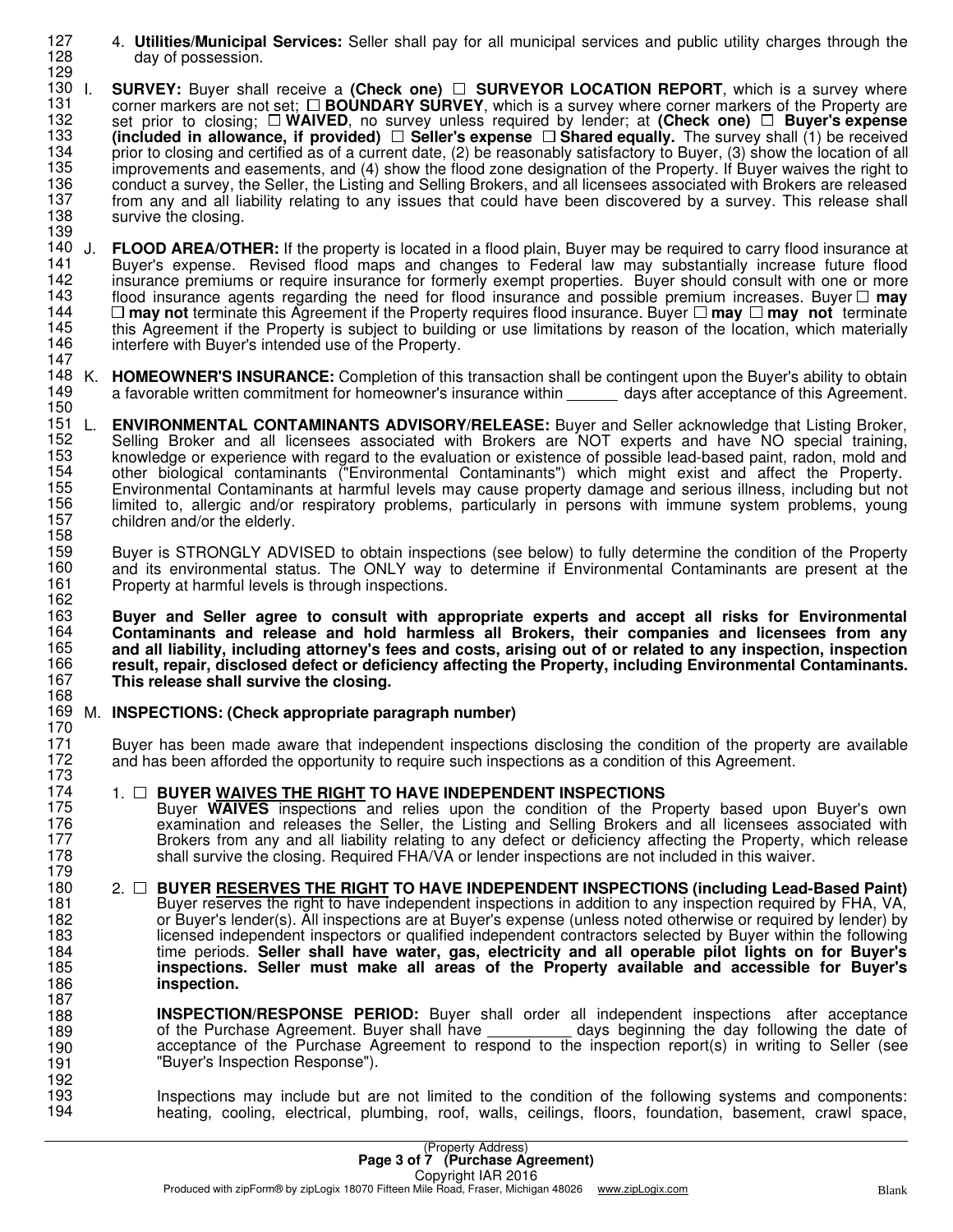| 195<br>196<br>197                                                         | well/septic, water, wood destroying insects and organisms, lead-based paint (note: intact lead-based paint<br>that is in good condition is not necessarily a hazard), radon, mold and other biological contaminants and/or<br>the following:                                                                                                                                                                                                                                                                                                                                                                                                                                                                                                                                                                                                                                                                                                                                                                                              |
|---------------------------------------------------------------------------|-------------------------------------------------------------------------------------------------------------------------------------------------------------------------------------------------------------------------------------------------------------------------------------------------------------------------------------------------------------------------------------------------------------------------------------------------------------------------------------------------------------------------------------------------------------------------------------------------------------------------------------------------------------------------------------------------------------------------------------------------------------------------------------------------------------------------------------------------------------------------------------------------------------------------------------------------------------------------------------------------------------------------------------------|
| 198<br>199<br>200<br>201                                                  | If the <b>INITIAL</b> inspection report reveals the presence of lead-based paint, radon, mold and other biological<br>contaminants, or any other condition that requires further examination or testing, then Buyer shall have<br>additional days to order, receive and respond in writing to any additional reports.                                                                                                                                                                                                                                                                                                                                                                                                                                                                                                                                                                                                                                                                                                                     |
| 202<br>203<br>204<br>205<br>206<br>207<br>208<br>209<br>210<br>211        | If the Buyer does not comply with any Inspection/Response Period or make a written objection to any<br>problem revealed in a report within the applicable Inspection/Response Period, the Property shall be<br>deemed to be acceptable. If one party fails to respond or request in writing an extension of time to<br>respond to the other party's Independent Inspection Response, then that inspection response is<br>accepted. A timely request for extension is not an acceptance of the inspection response, whether or not<br>granted. A REASONABLE TIME PERIOD TO RESPOND IS REQUIRED TO PREVENT MISUSE OF THIS<br>ACCEPTANCE PROVISION. Factors considered in determining reasonable time periods include, but are<br>not limited to, availability of responding party to respond, type and expense of repairs requested and need of<br>responding party to obtain additional opinions to formulate a response.                                                                                                                  |
| 212<br>213<br>214<br>215<br>216<br>217<br>218<br>219<br>220<br>221<br>222 | If Buyer reasonably believes that the Inspection Report reveals a DEFECT with the Property (under Indiana<br>law, "Defect" means a condition that would have a significant adverse effect on the value of the<br>Property, that would significantly impair the health or safety of future occupants of the Property, or<br>that if not repaired, removed, or replaced would significantly shorten or adversely affect the expected<br><b>normal life of the premises</b> ), and after having given Seller the opportunity to remedy the defect Seller is<br>unable or unwilling to remedy the defect to Buyer's reasonable satisfaction before closing (or at a time<br>otherwise agreed to by the parties), then Buyer may terminate this Agreement or waive such defect and the<br>transaction shall proceed toward closing. BUYER AGREES THAT ANY PROPERTY DEFECT<br>PREVIOUSLY DISCLOSED BY SELLER, OR ROUTINE MAINTENANCE AND MINOR REPAIR ITEMS<br>MENTIONED IN ANY REPORT, SHALL NOT BE A BASIS FOR TERMINATION OF THIS AGREEMENT. |
| 223 N.<br>224<br>225<br>226<br>227<br>228<br>229<br>230<br>231<br>232     | <b>LIMITED HOME WARRANTY PROGRAM:</b><br>Buyer acknowledges the availability of a LIMITED HOME WARRANTY PROGRAM with a deductible paid by Buyer<br>which $\Box$ will $\Box$ will not be provided at a cost not to exceed \$<br>charged to $\Box$ Buyer $\Box$ Seller<br>and ordered by □ Buyer □ Seller. Buyer and Seller acknowledge this LIMITED HOME WARRANTY PROGRAM<br>may not cover any pre-existing defects in the Property nor replace the need for an independent home inspection.<br>Broker may receive a fee from the home warranty provider and/or a member benefit. The Limited Home Warranty<br>Program is a contract between Buyer/Seller and the Home Warranty Provider. The Parties agree that Brokers and<br>their companies shall be released and held harmless in the event of claims disputes with the Home Warranty<br>Provider.                                                                                                                                                                                    |
| 233 O.<br>234<br>235<br>236<br>237<br>238                                 | <b>DISCLOSURES: (Check one)</b><br>Buyer $\Box$ has $\Box$ has not $\Box$ not applicable received and executed SELLER'S RESIDENTIAL REAL ESTATE<br>1.<br>SALES DISCLOSURE.<br>Buyer $\Box$ has $\Box$ has not $\Box$ not applicable received and executed a LEAD-BASED PAINT CERTIFICATION<br>2.<br>AND ACKNOWLEDGMENT.                                                                                                                                                                                                                                                                                                                                                                                                                                                                                                                                                                                                                                                                                                                   |
| 239 P.<br>240<br>241<br>242<br>243<br>244<br>245<br>246                   | <b>TITLE APPROVAL:</b> Prior to closing, Buyer shall be furnished with $\Box$ a title insurance commitment for the most<br>current and comprehensive ALTA Owner's Title Insurance Policy available in the amount of the purchase<br>price or $\Box$ an abstract of title continued to date, showing marketable title to Property in Seller's name. Seller<br>must convey title free and clear of any encumbrances and title defects, with the exception of any mortgage<br>assumed by Buyer and any restrictions or easements of record not materially interfering with Buyer's intended use<br>of the Property. A title company, at Buyer's request, can provide information about availability of various additional<br>title insurance coverages and endorsements and the associated costs.                                                                                                                                                                                                                                            |
| 247<br>248<br>249<br>250                                                  | <b>Owner's Title Insurance Premium</b> and that portion of Title Service Fees incurred to prepare the Owner's Policy<br>(including title search and examination and commitment preparation), to be paid by $\Box$ Buyer (included in<br>allowance, if provided) $\Box$ Seller $\Box$ Shared equally.                                                                                                                                                                                                                                                                                                                                                                                                                                                                                                                                                                                                                                                                                                                                      |
| 251<br>252<br>253<br>254                                                  | Lender's Title Insurance Premium and that portion of Title Service Fees incurred to prepare the Lender's Policy<br>(including title search and examination and commitment preparation), if applicable, to be paid by $\Box$ Buyer (included                                                                                                                                                                                                                                                                                                                                                                                                                                                                                                                                                                                                                                                                                                                                                                                               |
| 255<br>256<br>257                                                         | The parties agree that $\Box$ Seller $\Box$ Buyer will select a title insurance company to issue a title insurance policy and<br>will order the commitment $\Box$ immediately or $\Box$ other: $\Box$ and $\Box$ and $\Box$ and $\Box$ and $\Box$ and $\Box$ and $\Box$ and $\Box$ and $\Box$ and $\Box$ and $\Box$ and $\Box$ and $\Box$ and $\Box$ and $\Box$ and $\Box$ and $\Box$ and $\Box$ and                                                                                                                                                                                                                                                                                                                                                                                                                                                                                                                                                                                                                                      |
| 258<br>259<br>260                                                         | Pursuant to Federal and State law, Seller cannot make Seller's selection of a title insurance provider a condition of<br>this Agreement.                                                                                                                                                                                                                                                                                                                                                                                                                                                                                                                                                                                                                                                                                                                                                                                                                                                                                                  |
| 261<br>262                                                                | Seller agrees to pay the cost of obtaining all other documents necessary to perfect title (including the cost of the<br>deed and vendor's affidavit), so that marketable title can be conveyed.                                                                                                                                                                                                                                                                                                                                                                                                                                                                                                                                                                                                                                                                                                                                                                                                                                           |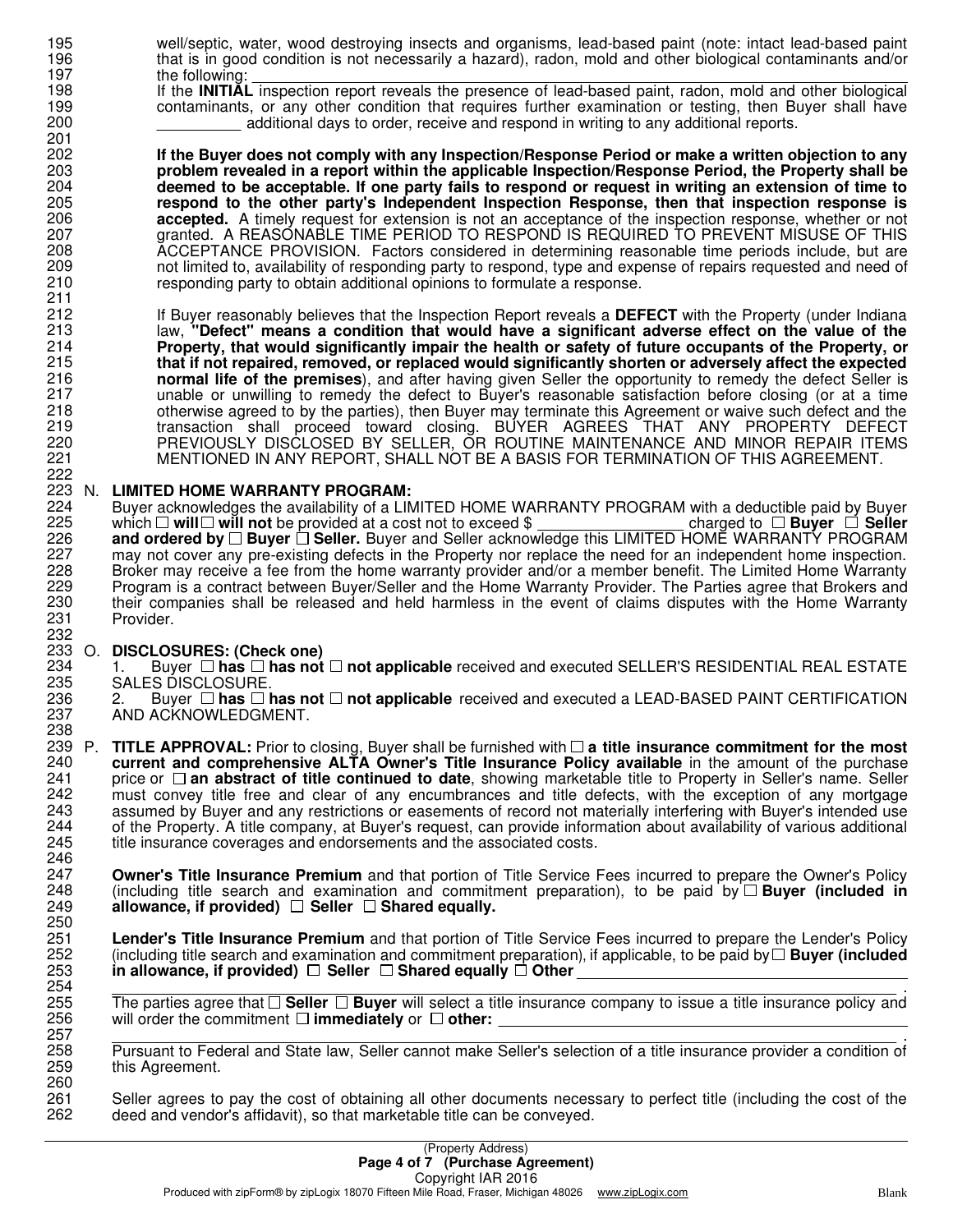## Q. **TAXES: (Check appropriate paragraph number)** 263

- 265 266 , and all taxes due thereafter. At or before closing, Seller shall pay all taxes for the Property payable before that date. 264 **1.** Buyer will assume and pay all taxes on the Property beginning with the taxes due and payable on
	- **2.** All taxes that have accrued for any **prior calendar year** that remain unpaid shall be paid by Seller either to the County Treasurer and/or the Buyer in the form of a credit at closing. All taxes that have accrued for the **current calendar year** shall be prorated on a calendar-year basis as of the day immediately prior to the Closing Date.

**For purposes of paragraph 1 and 2:** For the purpose of determining the credit amount for accrued but unpaid taxes, taxes shall be assumed to be the same as the most recent year when taxes were billed based upon *certified* tax rates. This shall be a final settlement.

275 276 277 □ 3. FOR RECENT CONSTRUCTION OR OTHER TAX SITUATIONS. Seller will give a tax credit of \$ \_\_\_\_\_\_\_\_\_\_\_\_\_\_\_\_\_\_\_\_\_\_\_\_\_ to Buyer at closing. This shall be a final settlement.

278 279 **WARNING: THE SUCCEEDING YEAR TAX BILL FOR RECENTLY CONSTRUCTED HOMES OR FOLLOWING** 280 **REASSESSMENT PERIODS MAY GREATLY EXCEED THE LAST TAX BILL AVAILABLE TO THE CLOSING AGENT.** 281

282 **Buyer acknowledges Seller's tax exemptions and/or credits may not be reflected on future tax bills.**

283 284 **Buyer may apply for current-year exemptions/credits at or after closing.**

- 285 286 R. 287 288 289 290 291 292 293 294 295 **PRORATIONS AND SPECIAL ASSESSMENTS:** Insurance, if assigned to Buyer, interest on any debt assumed or taken subject to, any rents, all other income and ordinary operating expenses of the Property, including but not limited to, public utility charges, shall be prorated as of the day immediately prior to the Closing Date. Seller shall pay any special assessments applicable to the Property for municipal improvements previously made to benefit the Property. Seller warrants that Seller has no knowledge of any planned improvements which may result in assessments and that no governmental or private agency has served notice requiring repairs, alterations or corrections of any existing conditions. Public or municipal improvements which are not completed as of the date above but which will result in a lien or charge shall be paid by Buyer. Buyer will assume and pay all special assessments for municipal improvements completed after the date of this Agreement.
- 296 S. 297 298 299 S. **TIME:** Time is of the essence. Time periods specified in this Agreement and any subsequent Addenda to the Purchase Agreement are calendar days and shall expire at 11:59 PM of the date stated unless the parties agree in writing to a different date and/or time.
- 300 301 **Note: Seller and Buyer have the right to withdraw any offer/counter offer prior to written acceptance and delivery of such offer/counter offer.**
- 302 303 T. 304 305 306 307 308 309 310 311 312 313 314 days after receipt, the documents shall be deemed acceptable. In the event the Buyer does not accept the provisions in the documents and such provisions cannot be waived, this Agreement may be terminated by the Buyer and the earnest money deposit shall be refunded to Buyer promptly. Any approval of sale required by the Association shall be obtained by the Seller, in writing, within \_\_\_\_\_\_ days after Buyer's approval of the documents. **HOMEOWNERS ASSOCIATION/CONDOMINIUM ASSOCIATION ("Association"):** Documents for a **mandatory** membership association shall be delivered by the Seller to Buyer within days after acceptance of this membership association shall be delivered by the Seller to Buyer within Agreement, but not later than 10 days prior to closing pursuant to I.C. 32-21-5-8.5. Brokers are not responsible for Fees charged by the "Association", or its management company, for purposes of verification of good standing and/or transfer of ownership shall be shared equally by Buyer and Seller. Start-up or one time reserve fees, if any, shall be paid by Buyer. obtaining or verifying this information. If the Buyer does not make a written response to the documents within

#### 315 316 **Buyer acknowledges that in every neighborhood there are conditions which others may find objectionable. Buyer shall therefore be responsible to become fully acquainted with neighborhood and other off-site conditions that could affect the Property.** 317

U. **ATTORNEY'S FEES:** Any party to this Agreement who is the prevailing party in any legal or equitable proceeding against any other party brought under or with relation to the Agreement or transaction shall be additionally entitled to recover court costs and reasonable attorney's fees from the non-prevailing party. 318 319 320 321 322

# V. **ADDITIONAL PROVISIONS:** 323

324 325 326

- 1. Unless otherwise provided, any prorations for rent, taxes, insurance, damage deposits, association dues/ assessments, or any other items shall be computed as of the day immediately prior to the Closing Date.
- 2. Underground mining has occurred in Indiana, and Buyers are advised of the availability of subsidence insurance. 327 328 329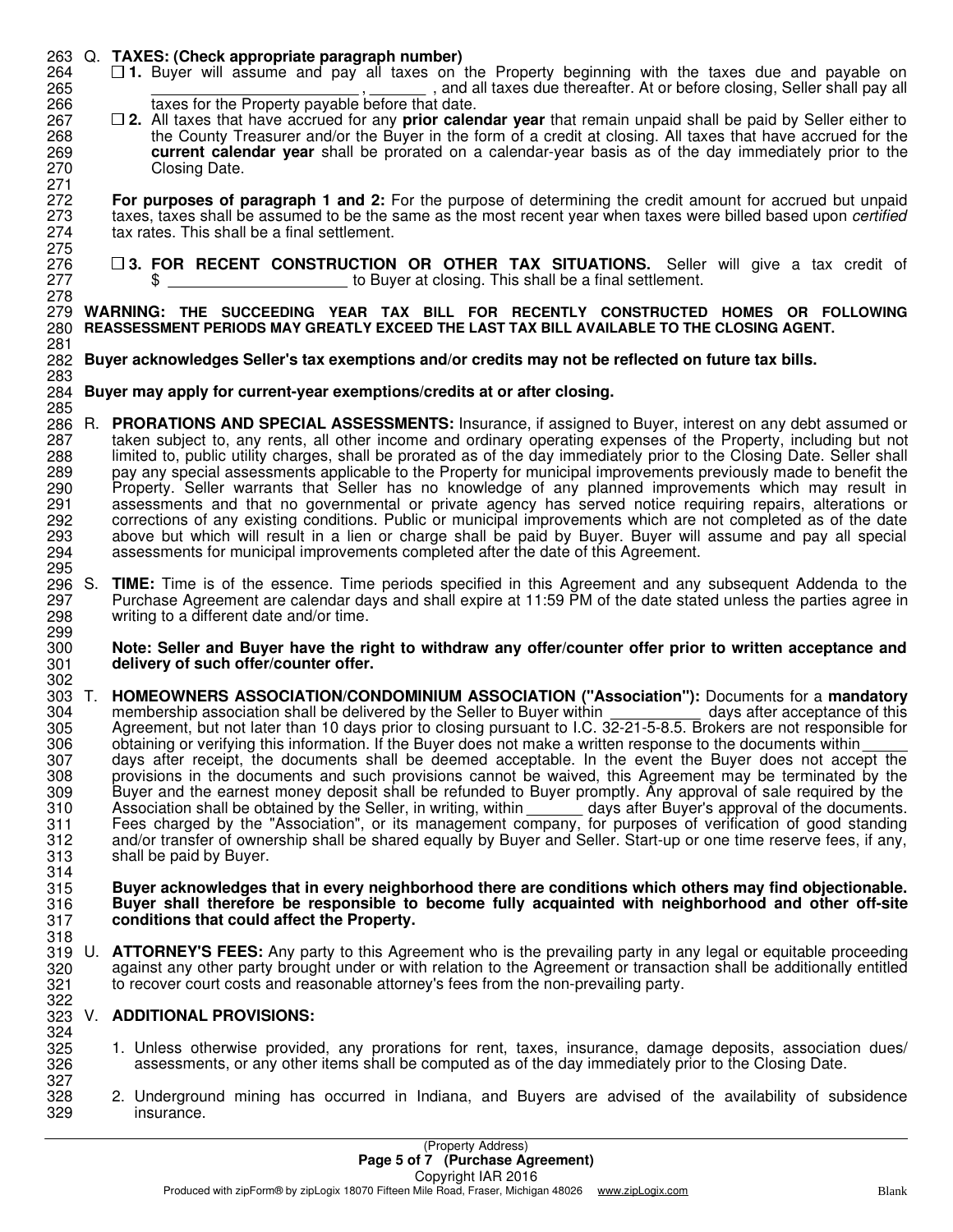- 3. The Indiana State Police has created a registry of known meth contaminated properties which can be found at www.in.gov/meth. Click on "Clan Lab Addresses." Broker is not responsible for providing or verifying this information.
- 4. The Indiana Sheriff's Sex Offender Registry (www.indianasheriffs.org) exists to inform the public about the identity, location and appearance of sex offenders residing within Indiana. Broker is not responsible for providing or verifying this information.
- 5. Conveyance of this Property shall be by general Warranty Deed, or by , subject to taxes, easements, restrictive covenants and encumbrances of record, unless otherwise agreed.
- 6. If it is determined Seller is a "foreign person" subject to the Foreign Investment in Real Property Tax Act, Seller will pay applicable tax obligation.
- 7. Any notice required or permitted to be delivered shall be deemed received when personally delivered, transmitted electronically or digitally or sent by express courier or United States mail, postage prepaid, certified and return receipt requested, addressed to Seller or Buyer or the designated agent of either party.
- 8. This Agreement shall be construed under and in accordance with the laws of the State of Indiana and is binding upon the parties' respective heirs, executors, administrators, legal representatives, successors, and assigns.
- 9. In case any provision contained in this Agreement is held invalid, illegal, or unenforceable in any respect, the invalidity, illegality, or unenforceability shall not affect any other provision of this Agreement.
- 10. This Agreement constitutes the sole and only agreement of the parties and supersedes any prior understandings or written or oral agreements between the parties' respecting the transaction and cannot be changed except by their written consent.
- 11. All rights, duties and obligations of the parties shall survive the passing of title to, or an interest in, the Property.
- 12. Broker(s) may refer Buyer or Seller to other professionals, service providers or product vendors, including lenders, loan brokers, title insurers, escrow companies, inspectors, pest control companies, contractors and home warranty companies. Broker(s) does not guarantee the performance of any service provider. Buyer and Seller are free to select providers other than those referred or recommended to them by Broker(s). The Parties agree that Brokers and their companies shall be released and held harmless in the event of claims disputes with any service provider.
- 13. By signing below, the parties to this transaction acknowledge: 1) receipt of a copy of this Agreement; and 2) information regarding this transaction may be published in a multiple listing service, Internet or other advertising media.
- 14. Any amounts payable by one party to the other, or by one party on behalf of the other party, shall not be owed until this transaction is closed.
- 15. Buyer and Seller consent to receive communications from Broker(s) via telephone, U.S. mail, email and facsimile at the numbers/addresses provided to Broker(s) unless Buyer and Seller notify Broker(s) in writing to the contrary.
- 16. Buyer discloses to Seller that Buyer holds Indiana Real Estate License # .
- Where the word "Broker" appears, it shall mean "Licensee" as provided in I.C.25-34.1-10-6.8. 17.

### W. **FURTHER CONDITIONS (List and attach any addenda):**